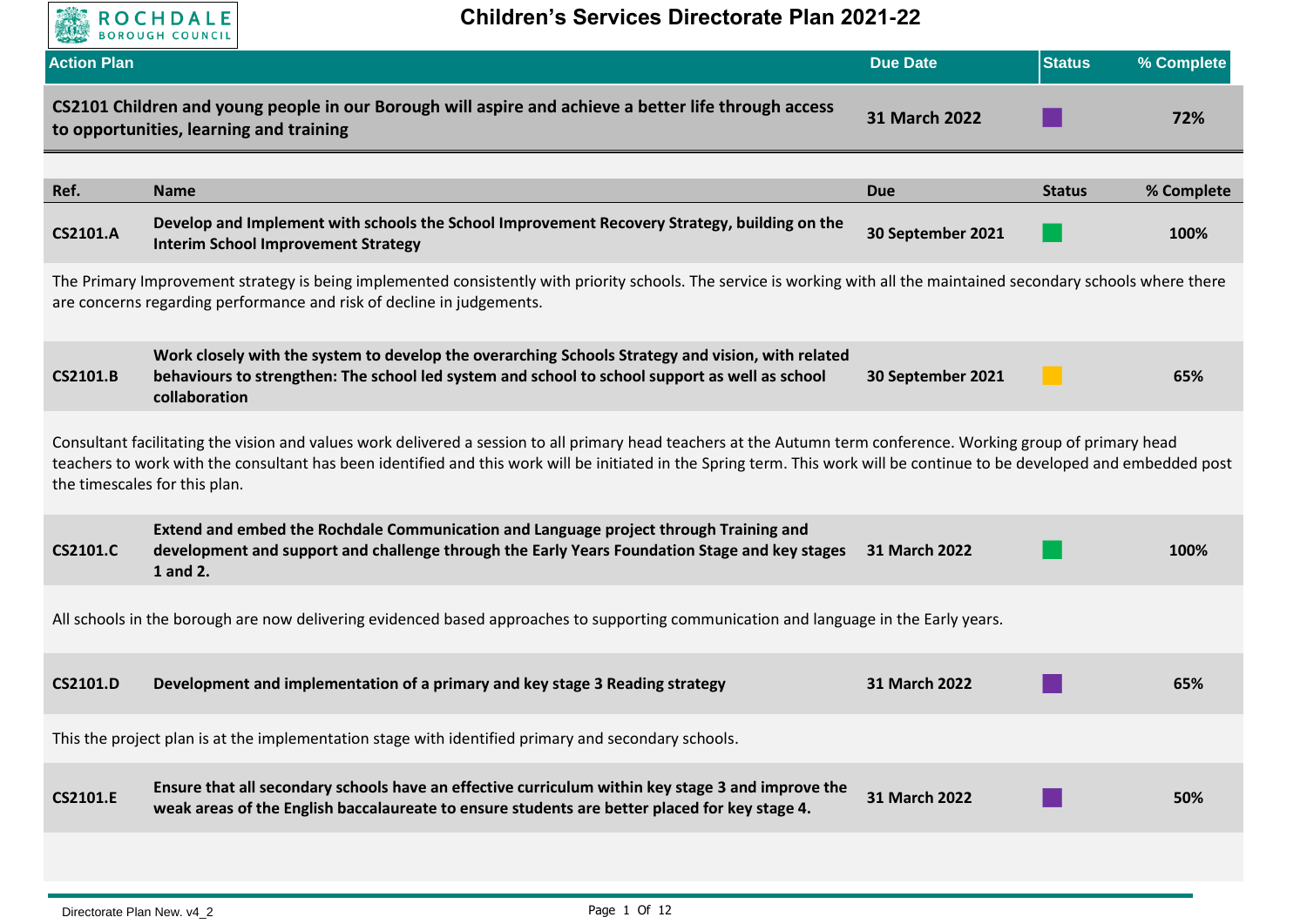

| <b>Action Plan</b> |                                                                                                                                                                                                                                                                                                                                                                                                                  | <b>Due Date</b> | <b>Status</b> | % Complete |
|--------------------|------------------------------------------------------------------------------------------------------------------------------------------------------------------------------------------------------------------------------------------------------------------------------------------------------------------------------------------------------------------------------------------------------------------|-----------------|---------------|------------|
|                    | Curriculum deputies are meeting regularly to progress the areas on the Pioneer's Trust annual plan in relation to the delivery of an effective curriculum in key stage 3.<br>Curriculum reviews have taken place in the maintained secondary settings where the LA have been concerned about the quality of education. This work will continue to<br>be developed and embedded post the timescales of this plan. |                 |               |            |
| <b>CS2101.F</b>    | Implement the recommendations of the Inclusion review in order to reduce exclusions                                                                                                                                                                                                                                                                                                                              | 31 March 2022   |               | 50%        |
|                    | Curriculum deputies are meeting regularly to progress the areas on the Pioneer's Trust annual plan in relation to the delivery of an effective curriculum in key stage 3.<br>Curriculum reviews have taken place in the maintained secondary settings where the LA have been concerned about the quality of education. This work will continue to<br>be developed and embedded post the timescales of this plan. |                 |               |            |
| <b>CS2101.G</b>    | Strengthen the support and challenge to schools, education and training providers to improve the<br>percentages of young people who are in employment, education and training focussing<br>determinedly to improve outcomes for vulnerable young people.                                                                                                                                                         | 31 March 2022   |               | 75%        |
|                    | The service has maintained and delivered a commissioned service of support and guidance across the borough in schools at Post 16. We have delivered the Rochdale<br>Guarantee which secures an offer for all school leavers. We have secured a successful bid for a PP plus pilot for leavers with Hopwood Hall and Positive Steps. Delivery of<br>a Youth hub for 18-24 year olds with DWP.                     |                 |               |            |
|                    | CS2102 Improve access to right service at right time                                                                                                                                                                                                                                                                                                                                                             | 30 June 2021    |               | 100%       |
|                    |                                                                                                                                                                                                                                                                                                                                                                                                                  |                 |               |            |
| Ref.               | <b>Name</b>                                                                                                                                                                                                                                                                                                                                                                                                      | <b>Due</b>      | <b>Status</b> | % Complete |
| <b>CS2102.A</b>    | To work across the partnership to ensure that children in our borough receive the right service at<br>the earliest point of need through a partnership EHASH Strategic Management Group                                                                                                                                                                                                                          | 30 June 2021    |               | 100%       |

The EHASH Strategic board continues to meet on a monthly basis and is well represented by partner agencies. We have started to clinically focus upon key themes relating to EHASH with partner agencies in order to understand the demand and areas we need to collectively improve upon. We have started to devise partnership deep dive audit points and hold audit meetings with key partners in order to provide a transparent overview, this then is fed back down to agencies in order to address specific areas of findings. We are collectively considering the overall improvement of service offer and delivery across the demographic as a collective partnership. The EHASH board will continue to assist in developing and strengthening the Front Door Model of Rochdale with partners making valuable contribution to its continued journey. As we progress in Quarter three we have already started to consider our wider approach whereas the EHASH board will in turn focus upon partner feedback and findings in order to improve the whole system approach.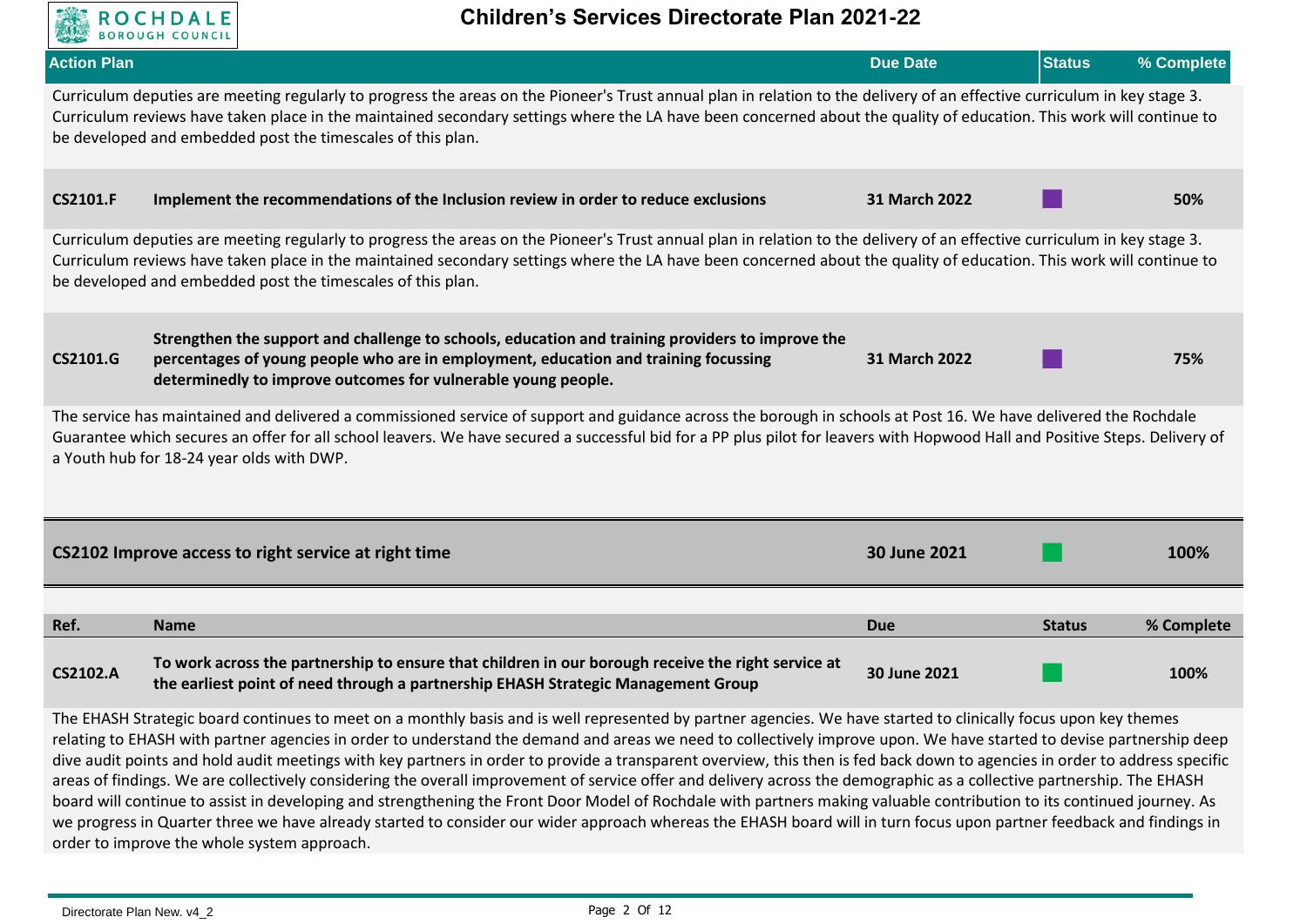

| <b>Action Plan</b> |                                                                                                                                                                                                                                                                                                                       | <b>Due Date</b> | <b>Status</b> | % Complete |
|--------------------|-----------------------------------------------------------------------------------------------------------------------------------------------------------------------------------------------------------------------------------------------------------------------------------------------------------------------|-----------------|---------------|------------|
|                    |                                                                                                                                                                                                                                                                                                                       |                 |               |            |
|                    | CS2103 Develop and implement a refreshed whole family Early Help strategy that incorporates School<br>Readiness and aligns to the SEND Strategy and wider council prevention strategy                                                                                                                                 | 31 July 2021    |               | 91%        |
| Ref.               | <b>Name</b>                                                                                                                                                                                                                                                                                                           | <b>Due</b>      | <b>Status</b> | % Complete |
| <b>CS2103.A</b>    | Review Early Help Systems Guide submission to identify priorities and Early Help governance at a<br>central and locality level                                                                                                                                                                                        | 30 April 2021   |               | 100%       |
|                    | The system guide has been completed and priorities will inform the Early Help strategy                                                                                                                                                                                                                                |                 |               |            |
| <b>CS2103.B</b>    | Scope and draft the new integrated strategy with relevant governance group (including Children<br>with Disabilities Partnership and the Prevention Board)                                                                                                                                                             | 30 June 2021    |               | 100%       |
|                    | Governance groups have been established with agreed TOR.                                                                                                                                                                                                                                                              |                 |               |            |
| <b>CS2103.C</b>    | Develop and implement a refreshed whole family Early Help strategy that incorporates School<br>Readiness and aligns to the SEND Strategy and wider council prevention strategy                                                                                                                                        | 31 July 2021    |               | 75%        |
|                    | Strategy work ongoing and now led by the newly recruited EHRP Strategic Lead Post. This is being developed holistically in line with the prevention strategy development<br>and LCO neighbourhood developments and SEND work. Timing is therefore impacted by the progress of these work streams to ensure alignment. |                 |               |            |
|                    | CS2104 Review Early Help & Early Years locality team pathways to ensure effective transitions and<br>support with EHASH, locality partners and Children's Social Care                                                                                                                                                 | 30 June 2021    |               | 100%       |
| Ref.               | <b>Name</b>                                                                                                                                                                                                                                                                                                           | <b>Due</b>      | <b>Status</b> | % Complete |
| <b>CS2104.A</b>    | Review Early Help & Early Years locality team pathways to ensure effective transitions and<br>support with EHASH, locality partners and Children's Social Care                                                                                                                                                        | 30 June 2021    |               | 100%       |
|                    | The locality team pathway has been developed and shared within the service guide                                                                                                                                                                                                                                      |                 |               |            |
|                    |                                                                                                                                                                                                                                                                                                                       |                 |               |            |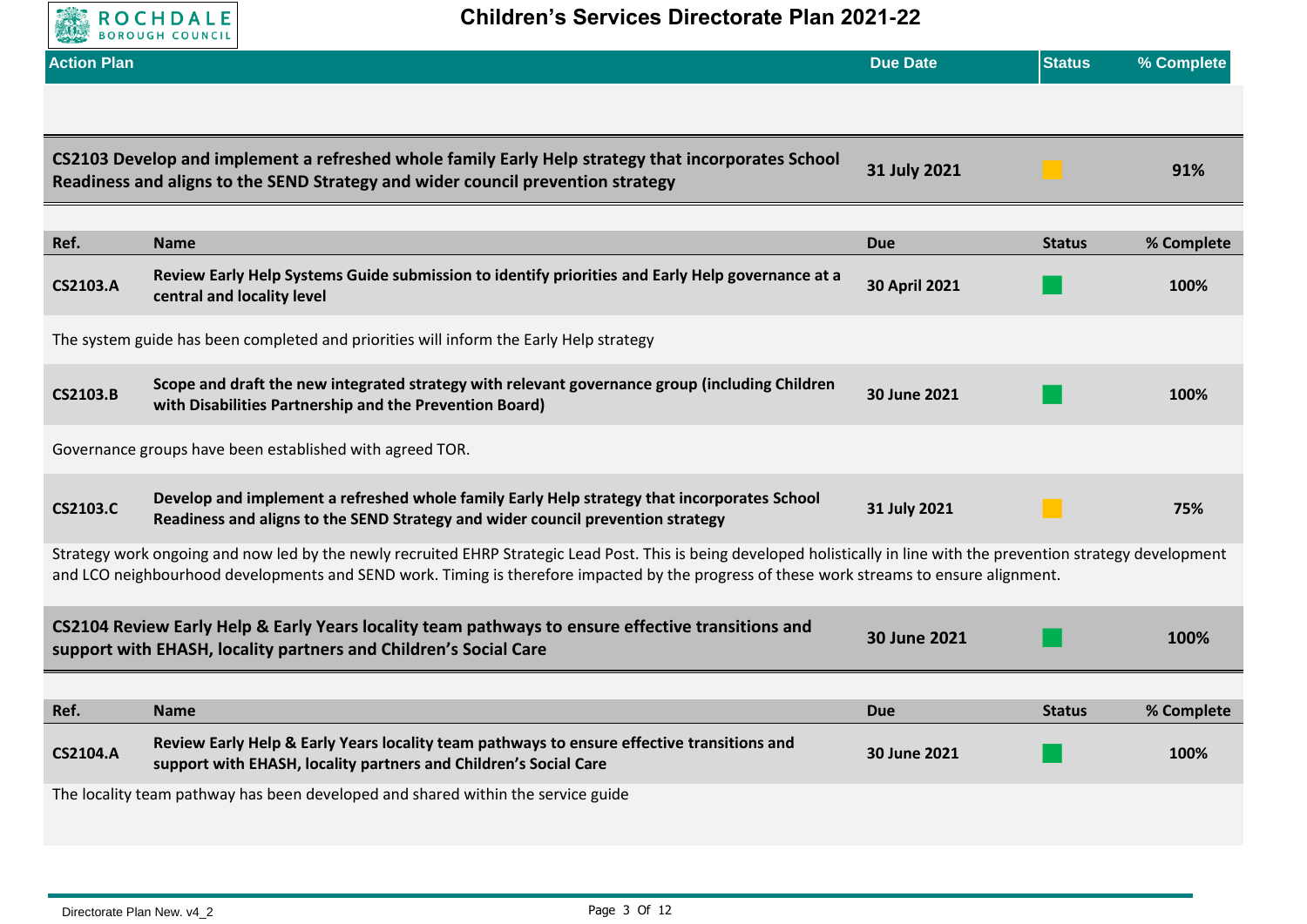

| <b>Action Plan</b> |                                                                                                                                                                     | <b>Due Date</b>   | <b>Status</b> | % Complete |
|--------------------|---------------------------------------------------------------------------------------------------------------------------------------------------------------------|-------------------|---------------|------------|
| <b>CS2104.B</b>    | Review information and advice services for multi-agency practitioners in relation to Early Help<br>and establish pathways with locality teams prior to EHASH        | 30 June 2021      |               | 100%       |
| 2022.              | Locality governance and family resource panels established and underway. Localities Pathway document embedded in service guide and shared. Review planned for April |                   |               |            |
|                    | <b>CS2105 Digitisation of Early Years communication and language assessments</b>                                                                                    | 31 December 2021  |               | 96%        |
| Ref.               | <b>Name</b>                                                                                                                                                         | <b>Due</b>        | <b>Status</b> | % Complete |
| <b>CS2105.A</b>    | Finalise digitisation of WellComm Assessment with GM                                                                                                                | 30 September 2021 |               | 100%       |
| Completed Q2.      |                                                                                                                                                                     |                   |               |            |
| <b>CS2105.B</b>    | Digitisation of Early Years communication and language assessments                                                                                                  | 30 September 2021 |               | 95%        |
|                    | Awaiting legal oversight then ready to go live, staff trained.                                                                                                      |                   |               |            |
| <b>CS2105.C</b>    | Digitised assessment live and providing collated data                                                                                                               | 31 December 2021  |               | 95%        |
|                    | Awaiting legal oversight then ready to go with Well Comm data, ASQ data already live and reportable.                                                                |                   |               |            |
|                    | CS2106 Establish essential parent website to support information and advice to families                                                                             | 28 February 2022  |               | 100%       |
| Ref.               | <b>Name</b>                                                                                                                                                         | <b>Due</b>        | <b>Status</b> | % Complete |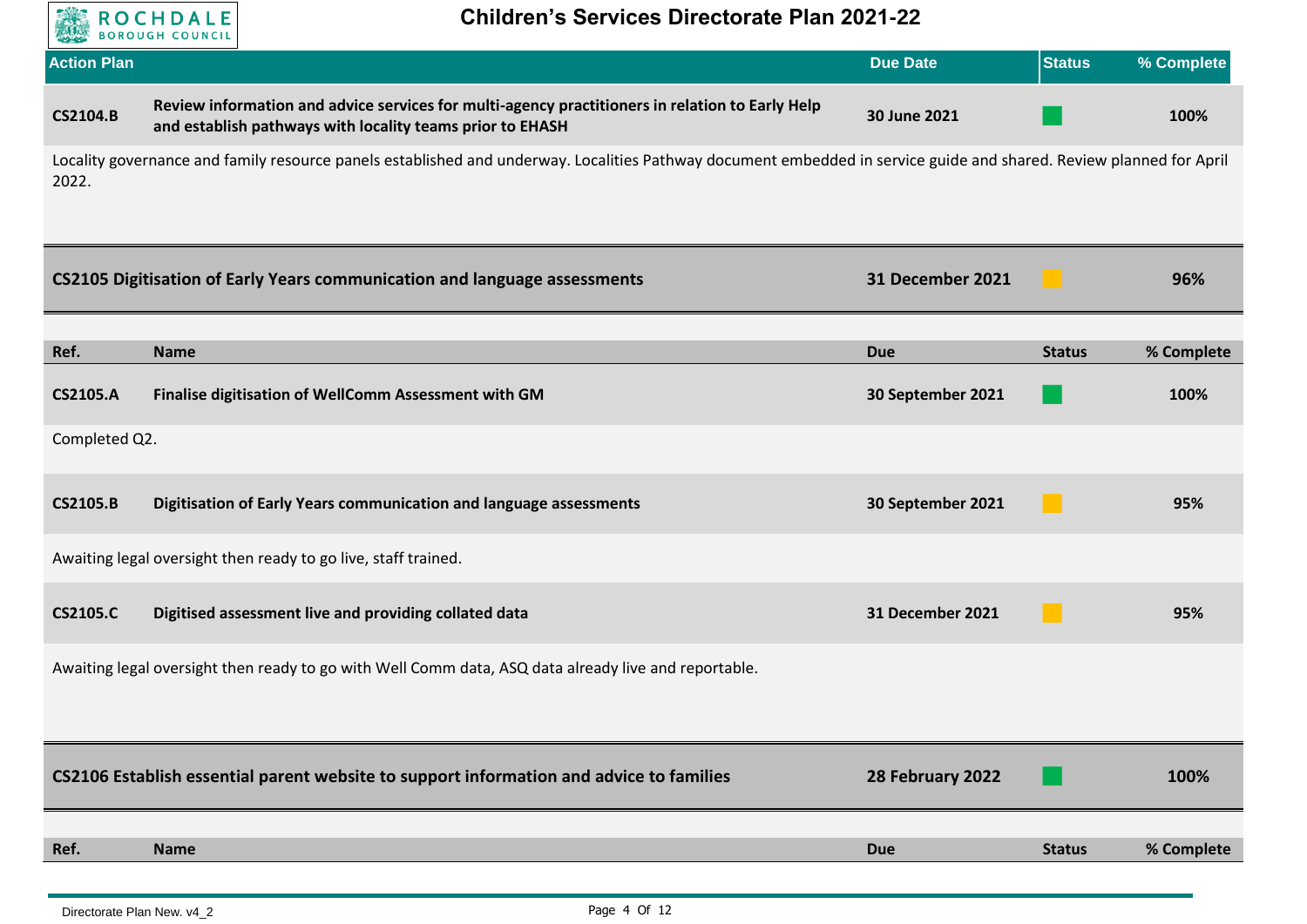

| <b>Action Plan</b> |                                                                                                                                                                                                                                                                                                       | <b>Due Date</b>   | <b>Status</b> | % Complete |
|--------------------|-------------------------------------------------------------------------------------------------------------------------------------------------------------------------------------------------------------------------------------------------------------------------------------------------------|-------------------|---------------|------------|
| <b>CS2106.A</b>    | Website established with GM and Rochdale priorities included                                                                                                                                                                                                                                          | 28 February 2022  |               | 100%       |
|                    | We have been working closely with GM and the ecare team to ensure that Rochdale priorities are featured in the website. Staff will be able to send families information<br>related to Rochdale not just generic information.                                                                          |                   |               |            |
| <b>CS2106.B</b>    | Staff trained and implementing e-care prescription element of Essential parent with families                                                                                                                                                                                                          | 28 February 2022  |               | 100%       |
|                    | All children's centre staff are now trained on the e-care and are using the system to send information to families. We have had some really positive feedback from staff<br>regarding how easy the system is to use and how it is reducing the time they spend collating leaflets to send to parents. |                   |               |            |
| <b>CS2106.C</b>    | Website embedded in local systems including Our Rochdale                                                                                                                                                                                                                                              | 28 February 2022  |               | 100%       |
|                    | The Essential Parenting is now embedded in Our Rochdale and open to the public and practitioners.                                                                                                                                                                                                     |                   |               |            |
|                    |                                                                                                                                                                                                                                                                                                       |                   |               |            |
|                    | CS2107 Implementation and embedding of the SEND (Special Educational Needs/Disabilities) reforms                                                                                                                                                                                                      | 31 March 2022     |               | 93%        |
| Ref.               | <b>Name</b>                                                                                                                                                                                                                                                                                           | <b>Due</b>        | <b>Status</b> | % Complete |
| <b>CS2107.A</b>    | Development of the integrated SEND Alliance Offer                                                                                                                                                                                                                                                     | 31 March 2022     |               | 100%       |
|                    | SEND Mandate signed off by LCO Executive Board. SEND Charter to be signed of in Q4. Revised governance agreed to launch in Q4.                                                                                                                                                                        |                   |               |            |
| <b>CS2107.B</b>    | Development of a Joint SEND JSNA                                                                                                                                                                                                                                                                      | 30 September 2021 |               | 100%       |
|                    | SEND JSNA now complete. Action Plan in development.                                                                                                                                                                                                                                                   |                   |               |            |
|                    |                                                                                                                                                                                                                                                                                                       |                   |               |            |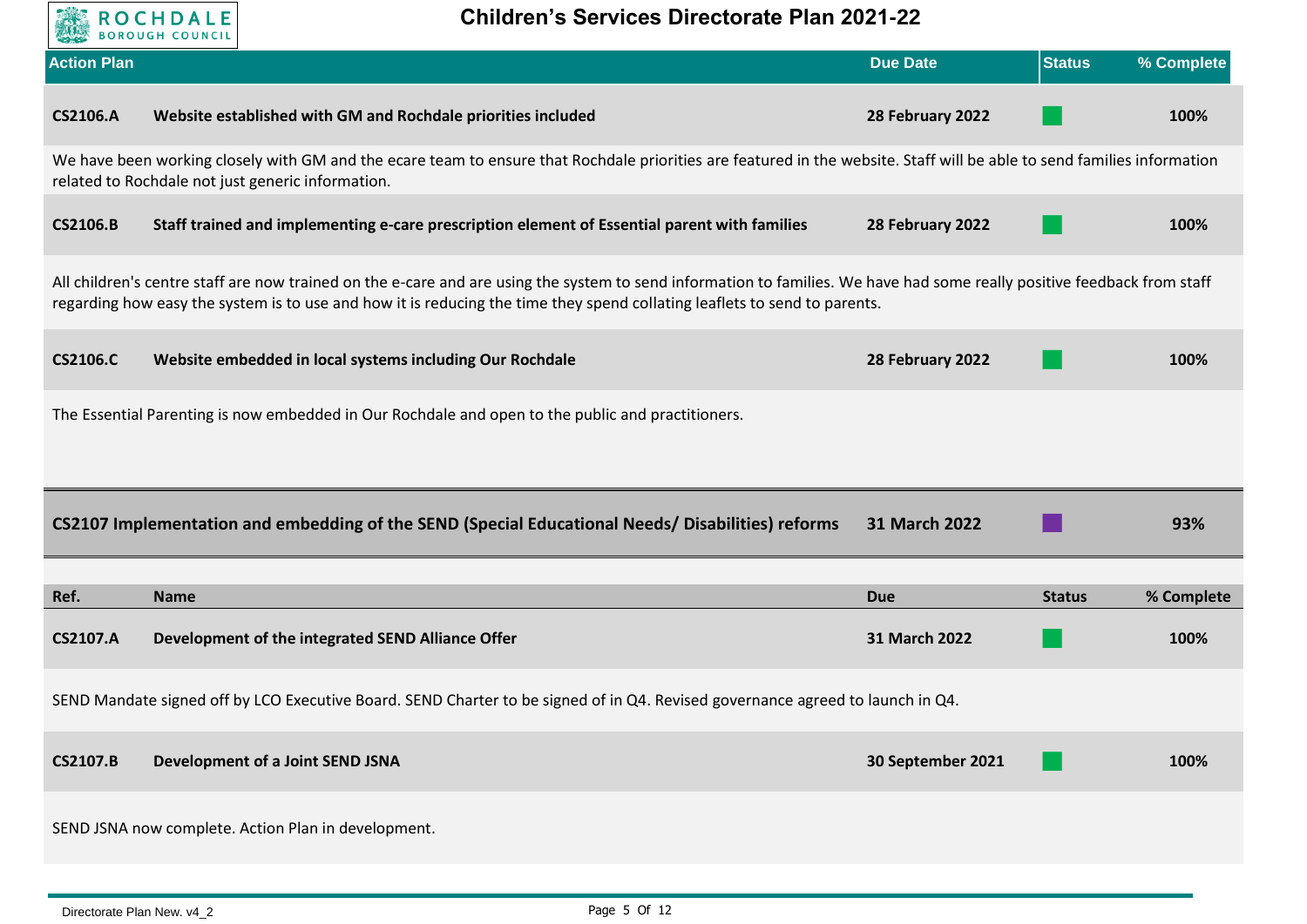

| <b>Action Plan</b>                                                                                                                                                                                                                                                                                                                                                                                                                                                                                                                                                                                                                                                                                                                                                                                                                                                  |                                                                                                                                                                                                                                                                                                                                   | <b>Due Date</b>  | <b>Status</b> | % Complete |  |
|---------------------------------------------------------------------------------------------------------------------------------------------------------------------------------------------------------------------------------------------------------------------------------------------------------------------------------------------------------------------------------------------------------------------------------------------------------------------------------------------------------------------------------------------------------------------------------------------------------------------------------------------------------------------------------------------------------------------------------------------------------------------------------------------------------------------------------------------------------------------|-----------------------------------------------------------------------------------------------------------------------------------------------------------------------------------------------------------------------------------------------------------------------------------------------------------------------------------|------------------|---------------|------------|--|
| <b>CS2107.C</b>                                                                                                                                                                                                                                                                                                                                                                                                                                                                                                                                                                                                                                                                                                                                                                                                                                                     | <b>Collaboratively Development the Five year SEND Strategy</b>                                                                                                                                                                                                                                                                    | 31 December 2021 |               | 95%        |  |
| developed in Q4.                                                                                                                                                                                                                                                                                                                                                                                                                                                                                                                                                                                                                                                                                                                                                                                                                                                    | SEND Strategy 2022-27 will launch at a planned event on the 1st of February. Outcomes Framework and Indicators agreed. Dashboard and Quality framework to be                                                                                                                                                                      |                  |               |            |  |
| <b>CS2107.D</b>                                                                                                                                                                                                                                                                                                                                                                                                                                                                                                                                                                                                                                                                                                                                                                                                                                                     | Development of the Preparing for Adulthood / Transition Strategy                                                                                                                                                                                                                                                                  | 30 November 2021 |               | 80%        |  |
|                                                                                                                                                                                                                                                                                                                                                                                                                                                                                                                                                                                                                                                                                                                                                                                                                                                                     | First Preparing for adulthood /Transition training look place in November - Team specific training to commence in 2022 - just awaiting final confirmation of date -<br>Transition Policy due to be completed in Feb 2022 - Joint Pathway processes with Adult and Children's social care set for 7th Jan to feed into the policy. |                  |               |            |  |
|                                                                                                                                                                                                                                                                                                                                                                                                                                                                                                                                                                                                                                                                                                                                                                                                                                                                     | CS2108 Provide sufficient and suitable school places for all children within the Borough                                                                                                                                                                                                                                          | 31 March 2022    |               | 65%        |  |
| Ref.                                                                                                                                                                                                                                                                                                                                                                                                                                                                                                                                                                                                                                                                                                                                                                                                                                                                | <b>Name</b>                                                                                                                                                                                                                                                                                                                       | <b>Due</b>       | <b>Status</b> | % Complete |  |
| <b>CS2108.A</b>                                                                                                                                                                                                                                                                                                                                                                                                                                                                                                                                                                                                                                                                                                                                                                                                                                                     | Continually review the availability of primary and secondary school places and negotiate delivery<br>of new school places with schools and/or DfE.                                                                                                                                                                                | 31 March 2022    |               | 60%        |  |
|                                                                                                                                                                                                                                                                                                                                                                                                                                                                                                                                                                                                                                                                                                                                                                                                                                                                     | First Preparing for adulthood /Transition training look place in November - Team specific training to commence in 2022 - just awaiting final confirmation of date -<br>Transition Policy due to be completed in Feb 2022 - Joint Pathway processes with Adult and Children's social care set for 7th Jan to feed into the policy. |                  |               |            |  |
| <b>CS2108.B</b>                                                                                                                                                                                                                                                                                                                                                                                                                                                                                                                                                                                                                                                                                                                                                                                                                                                     | Support the DfE delivery of two planned secondary Free Schools and one Free Special School<br>(ASC) which are required for the Borough.                                                                                                                                                                                           | 31 March 2022    |               | 50%        |  |
| Middleton - Edgar Wood Academy construction project progressing well on Bowled site with completion planned for September 2022. Pennines Secondary Free School -<br>Star Academy Trust appointed with plan to self-deliver with assistance/approval from DfE. Surveys completed on site and pre-application Planning meetings undertaken.<br>Confirmation from DfE that September 2022 delivery is not possible it will now be 2023/24. LA is working with DfE to establish a contingency plan for the intervening<br>period. SEN (ASC) School - New Bridge Academy specific brief negotiated between Trust and DfE. Heads of Terms and lease agreement agreed. DfE advise that opening<br>date will be delayed and are anticipating 2023/34. LA is work with DfE and the Trust to establish contingency HUB for intervening period with a consultation paper to be |                                                                                                                                                                                                                                                                                                                                   |                  |               |            |  |

reviewed at Cabinet in January 2022.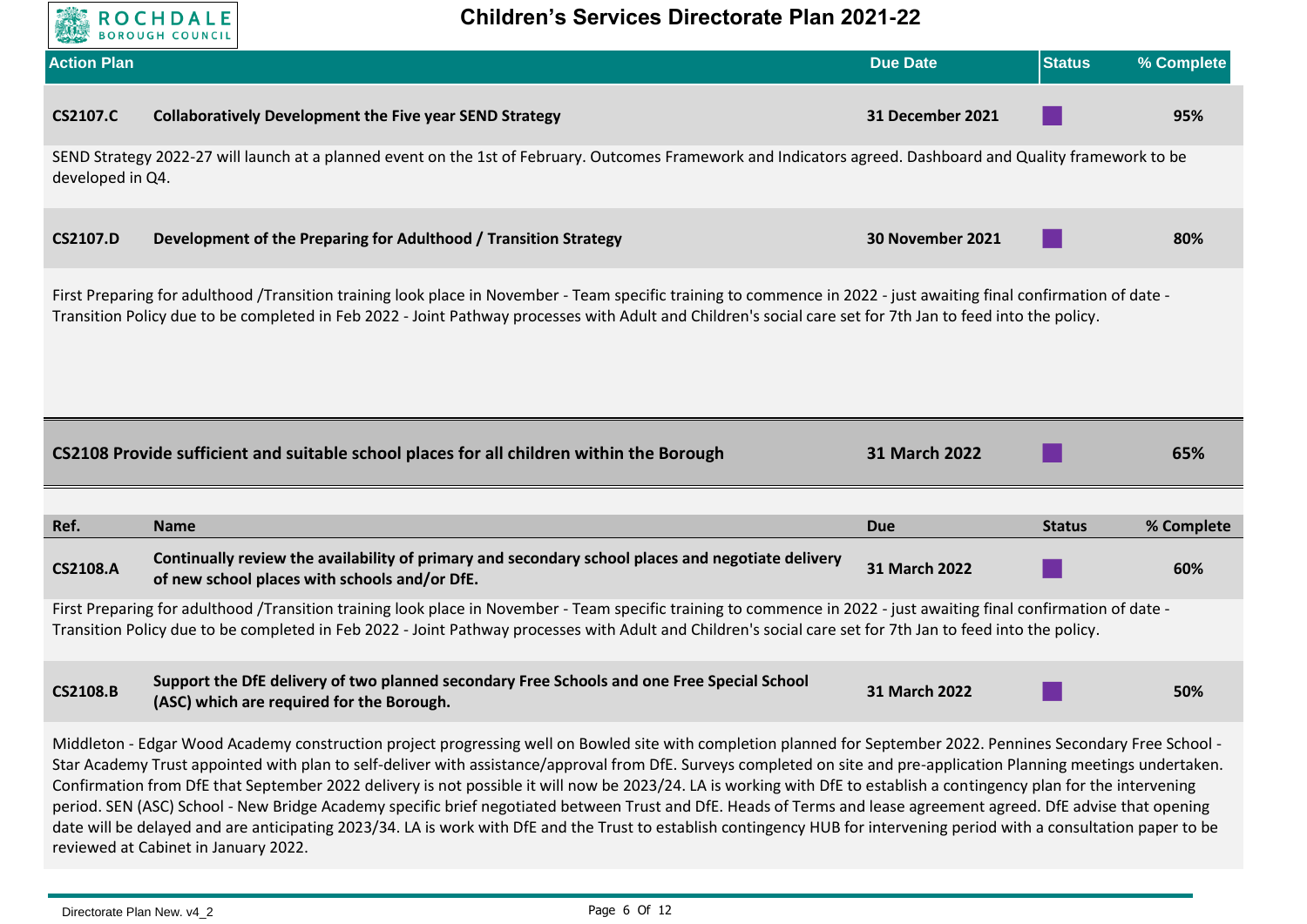

| <b>Action Plan</b> |                                                                                                                                                                                                                                                                                                                                                                                                                                  | <b>Due Date</b> | <b>Status</b> | % Complete |
|--------------------|----------------------------------------------------------------------------------------------------------------------------------------------------------------------------------------------------------------------------------------------------------------------------------------------------------------------------------------------------------------------------------------------------------------------------------|-----------------|---------------|------------|
| <b>CS2108.C</b>    | Deliver school expansions, refurbishments and capital maintenance and repair projects across the<br>school estate                                                                                                                                                                                                                                                                                                                | 31 March 2022   |               | 85%        |
|                    | Wates construction progressing well with the build for the new Littleborough CPS. Majority of capital projects completed on time, those deferred due to contractor<br>resource and materials availability issues completed in holiday periods where scope and potential for disruption to teaching and learning allowed and remedial work<br>commissioned where necessary to keep buildings safe and comfortable in the interim. |                 |               |            |
|                    | CS2109 Ensure that young people have access to quality evening provision to meet identified needs                                                                                                                                                                                                                                                                                                                                | 31 March 2022   |               | 60%        |
| Ref.               | <b>Name</b>                                                                                                                                                                                                                                                                                                                                                                                                                      | <b>Due</b>      | <b>Status</b> | % Complete |
| <b>CS2109.A</b>    | Integration of Youth Programme Quality Intervention (YPQI) as quality and improvement<br>indicator to enhance offer for young people                                                                                                                                                                                                                                                                                             | 31 March 2022   |               | 60%        |
|                    | Quality assurance visits conducted by Lead Youth Work Managers. Peer inspections scheduled for Feb 2022.                                                                                                                                                                                                                                                                                                                         |                 |               |            |
| within provision   | CS2110 Ensure the voice of young people is promoted and listened to across service development and                                                                                                                                                                                                                                                                                                                               | 31 March 2022   |               | 65%        |
| Ref.               | <b>Name</b>                                                                                                                                                                                                                                                                                                                                                                                                                      | <b>Due</b>      | <b>Status</b> | % Complete |
| <b>CS2110.A</b>    | Enhance the offer of Member of Youth Parliament / Children's Champion / Cared for<br>Ambassadors and increase the numbers of young people participating in voice projects                                                                                                                                                                                                                                                        | 31 March 2022   |               | 80%        |
|                    | Member of Youth Parliament candidates selected for Heywood/Middleton and Rochdale Pennines. Cross Borough elections to be held in January. Care experienced group<br>established in partnership with C4C team.                                                                                                                                                                                                                   |                 |               |            |
| <b>CS2110.B</b>    | Facilitate the Student Relationship Champions programme with schools and youth provision in<br>line with RBC Relationship Champion initiative.                                                                                                                                                                                                                                                                                   | 31 March 2022   |               | 50%        |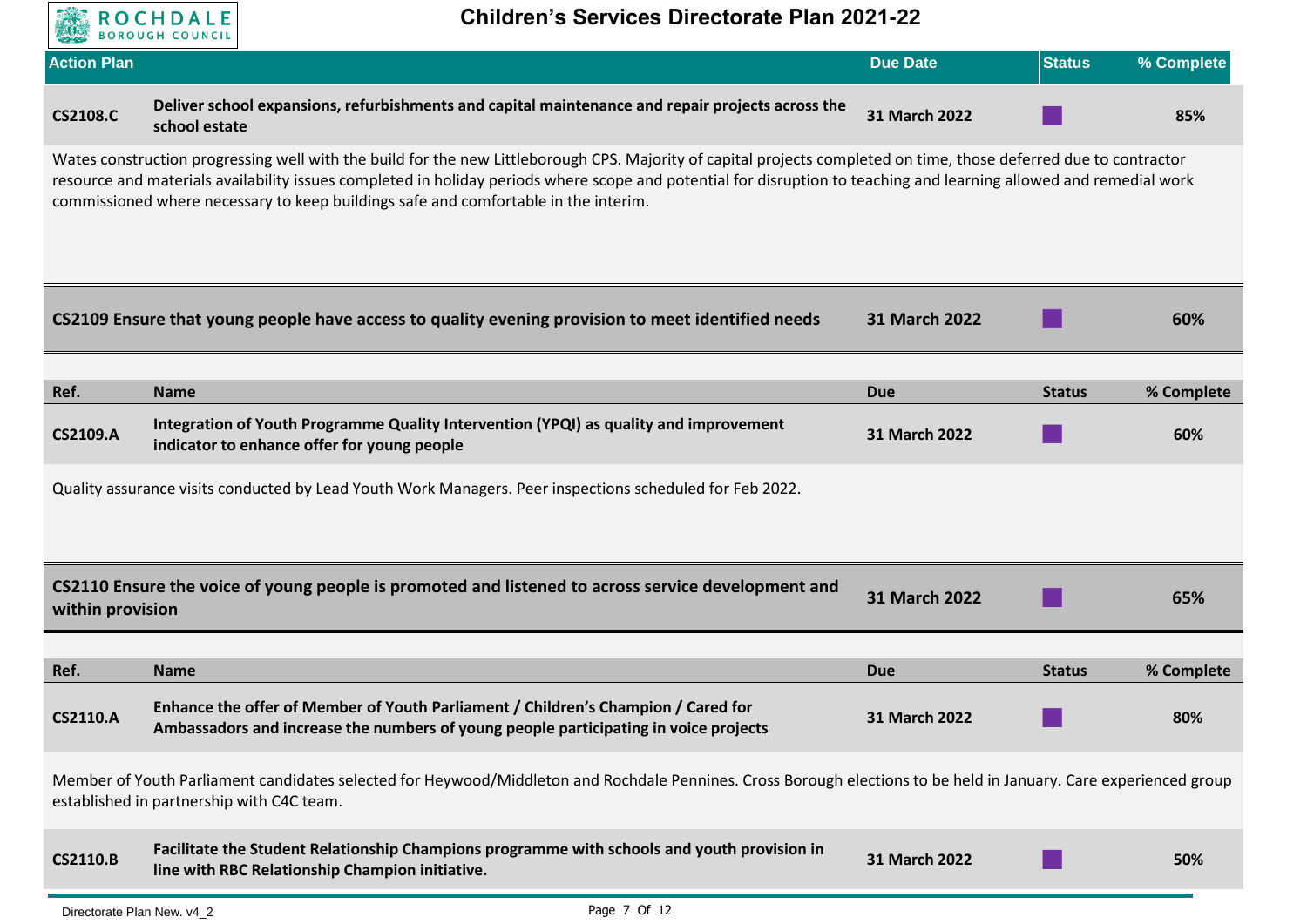

| <b>Action Plan</b>                                                                                                                                                                                                                                                                                                               |                                                                                                                                                                                                                                                                                                                                                                                                                                                                                                         | <b>Due Date</b> | <b>Status</b> | % Complete |  |  |
|----------------------------------------------------------------------------------------------------------------------------------------------------------------------------------------------------------------------------------------------------------------------------------------------------------------------------------|---------------------------------------------------------------------------------------------------------------------------------------------------------------------------------------------------------------------------------------------------------------------------------------------------------------------------------------------------------------------------------------------------------------------------------------------------------------------------------------------------------|-----------------|---------------|------------|--|--|
| Student relationship Champion Programme launched May 2021.                                                                                                                                                                                                                                                                       |                                                                                                                                                                                                                                                                                                                                                                                                                                                                                                         |                 |               |            |  |  |
|                                                                                                                                                                                                                                                                                                                                  | CS2111 Engage and support young people at risk of serious youth violence                                                                                                                                                                                                                                                                                                                                                                                                                                | 31 March 2022   |               | 100%       |  |  |
| Ref.                                                                                                                                                                                                                                                                                                                             | <b>Name</b>                                                                                                                                                                                                                                                                                                                                                                                                                                                                                             | <b>Due</b>      | <b>Status</b> | % Complete |  |  |
| <b>CS2111.A</b>                                                                                                                                                                                                                                                                                                                  | Develop strong links between detached youth work and other areas where young people are<br>identified at risk of SYV                                                                                                                                                                                                                                                                                                                                                                                    | 31 March 2022   |               | 100%       |  |  |
|                                                                                                                                                                                                                                                                                                                                  | Further sessions added at Middleton Tech with link to youth club sessions in the evenings at Springvale Youth Centre. Links with YJT prevention officer linked to<br>Consequence Management Cell Multiple sessions held per week at Heywood Sports Village. Mentor sessions in Heywood.                                                                                                                                                                                                                 |                 |               |            |  |  |
|                                                                                                                                                                                                                                                                                                                                  | CS2112 Workforce stability is maintained and strengthened                                                                                                                                                                                                                                                                                                                                                                                                                                               | 31 March 2022   |               | 95%        |  |  |
| Ref.                                                                                                                                                                                                                                                                                                                             | <b>Name</b>                                                                                                                                                                                                                                                                                                                                                                                                                                                                                             | <b>Due</b>      | <b>Status</b> | % Complete |  |  |
| <b>CS2112.A</b>                                                                                                                                                                                                                                                                                                                  | Continue to provide development opportunities for employees from black, Asian and minority<br>ethnic communities.                                                                                                                                                                                                                                                                                                                                                                                       | 31 March 2022   |               | 100%       |  |  |
| Targeted leadership development opportunities have been offered to colleagues from Black and minority ethnic groups. Additionally, 1 Rochdale manager is now<br>attending the GM leadHERship programme. In Q3 a wider BAME focus group met, with plans to meet at regular intervals, with shared leadership with a group member. |                                                                                                                                                                                                                                                                                                                                                                                                                                                                                                         |                 |               |            |  |  |
| <b>CS2112.B</b>                                                                                                                                                                                                                                                                                                                  | Embed and further develop mechanisms to ensure that staff at every level in the organisation<br>influence strategy and practice standards.                                                                                                                                                                                                                                                                                                                                                              | 31 March 2022   |               | 90%        |  |  |
|                                                                                                                                                                                                                                                                                                                                  | Revised Management meeting arrangements are in place increasing the communication between the wider leadership team. Our new approach to recruitment has<br>attracted an increased number of applications to join the workforce in Rochdale and revised approaches to interviewing are increasing the speed at which we are able to<br>recruit whilst maintaining safe recruitment practices and ensuring quality. There continues to be more to do in ensuring that Rochdale in an employer of choice. |                 |               |            |  |  |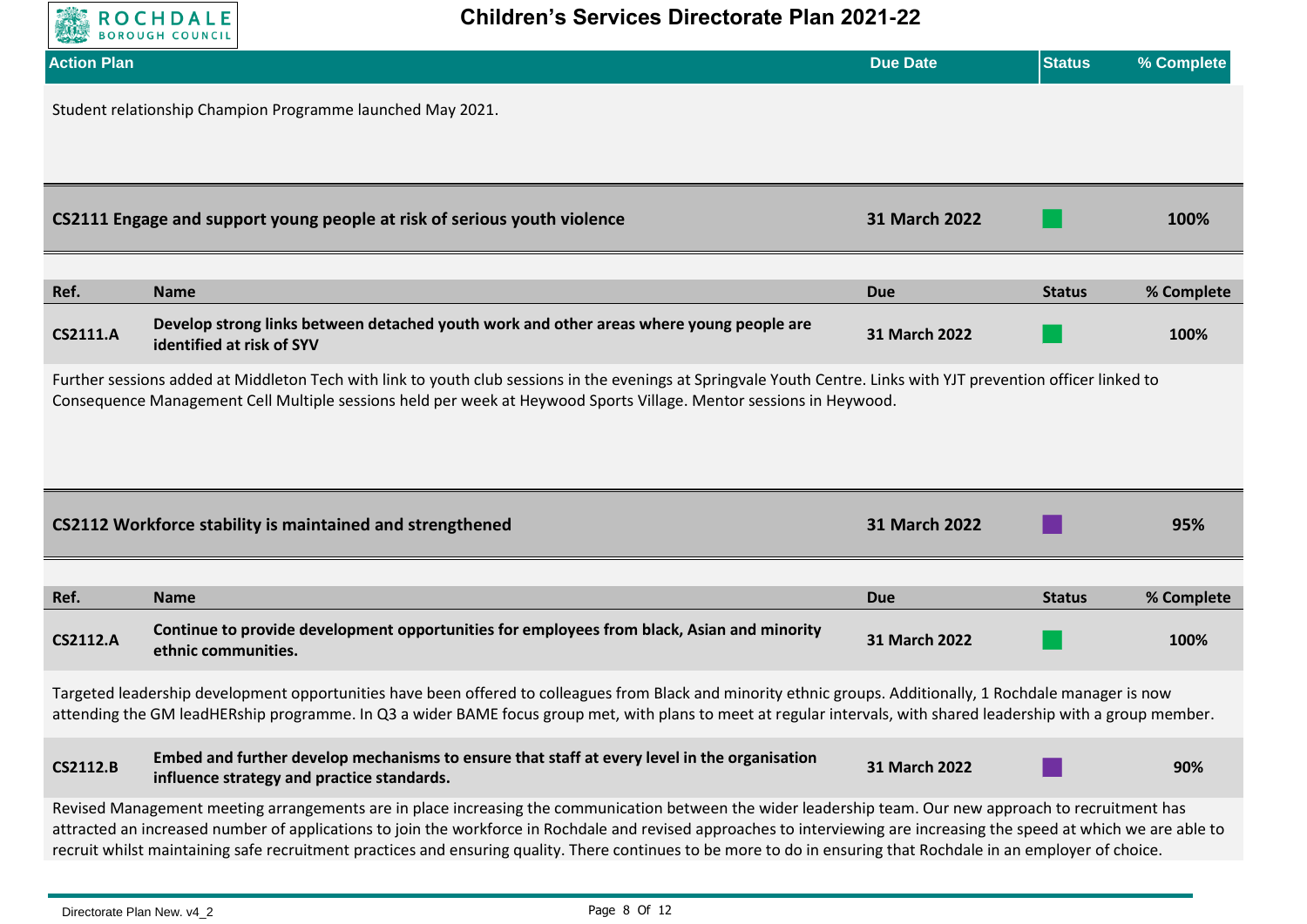

| <b>Action Plan</b> |                                                                                                                                                                                                                                                                                                                                               | <b>Due Date</b>         | <b>Status</b> | % Complete |
|--------------------|-----------------------------------------------------------------------------------------------------------------------------------------------------------------------------------------------------------------------------------------------------------------------------------------------------------------------------------------------|-------------------------|---------------|------------|
|                    |                                                                                                                                                                                                                                                                                                                                               |                         |               |            |
|                    | CS2113 Ensure that children who are experiencing neglect in our borough are identified and receive<br>timely services to improve their lives                                                                                                                                                                                                  | 30 September 2021       |               | 57%        |
| Ref.               | <b>Name</b>                                                                                                                                                                                                                                                                                                                                   | <b>Due</b>              | <b>Status</b> | % Complete |
| <b>CS2113.A</b>    | Review our approach to Neglect through the Safeguarding Partnership                                                                                                                                                                                                                                                                           | 31 March 2022           |               | 90%        |
|                    | A new Neglect toolkit has been devised and is currently being consulted on, it is anticipated that this work will be complete by March 22.                                                                                                                                                                                                    |                         |               |            |
| <b>CS2113.B</b>    | Develop and implement a service wide engagement strategy for young people, parents and carers 30 September 2021                                                                                                                                                                                                                               |                         |               | 25%        |
|                    | The new DCS has requested that this is all now revisited in line with more relational practice and that the whole strategy is revisited and a new participation strategy is<br>formulated that involves stakeholders and the young people. This work is now all required in the coming year and will be rolled into the new Directorate Plan. |                         |               |            |
|                    | CS2114 Safely stabilise the number of children in need of protection and children cared for, ensuring<br>children receive services through embedding innovative approaches                                                                                                                                                                    | 31 March 2022           |               | 82%        |
| Ref.               | <b>Name</b>                                                                                                                                                                                                                                                                                                                                   | <b>Due</b>              | <b>Status</b> | % Complete |
| <b>CS2114.A</b>    | Continue to embed the locality based social work offer alongside the development of the early<br>help offer                                                                                                                                                                                                                                   | <b>31 December 2021</b> |               | 100%       |
| Completed Q2.      |                                                                                                                                                                                                                                                                                                                                               |                         |               |            |
| <b>CS2114.B</b>    | Fully implement and embed No Wrong Door to safely support children edging towards care to live<br>successfully in the community.                                                                                                                                                                                                              | 31 March 2022           |               | 70%        |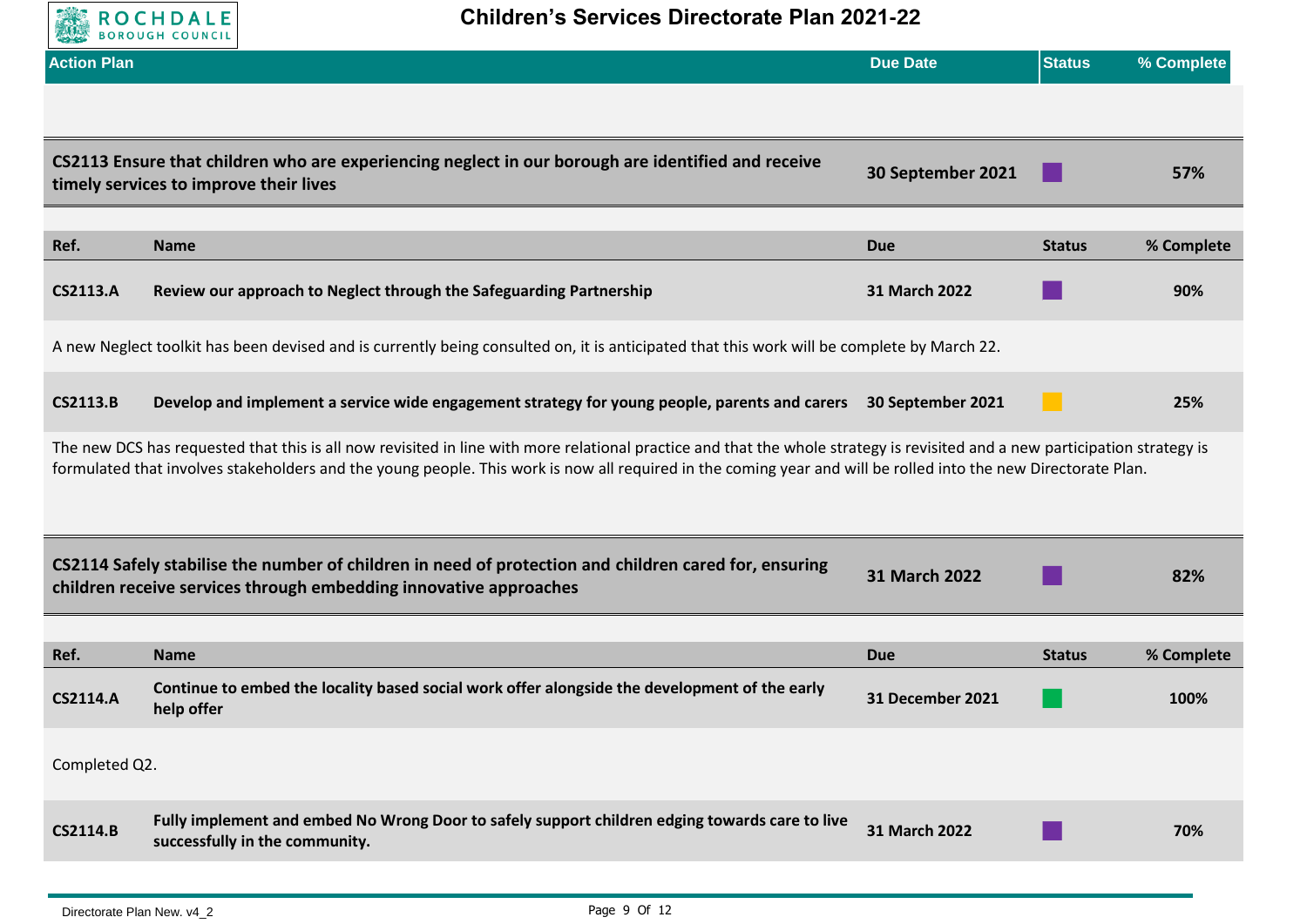

| <b>Action Plan</b>                                                                                                                                                                                                                                                                                                                                                                                                                                                                |                                                                                                                                                                                                                                                                                                                                                                                                                                                                                                                                                                                                                                                                                                                                                                                                                                              | <b>Due Date</b>      | <b>Status</b> | % Complete |
|-----------------------------------------------------------------------------------------------------------------------------------------------------------------------------------------------------------------------------------------------------------------------------------------------------------------------------------------------------------------------------------------------------------------------------------------------------------------------------------|----------------------------------------------------------------------------------------------------------------------------------------------------------------------------------------------------------------------------------------------------------------------------------------------------------------------------------------------------------------------------------------------------------------------------------------------------------------------------------------------------------------------------------------------------------------------------------------------------------------------------------------------------------------------------------------------------------------------------------------------------------------------------------------------------------------------------------------------|----------------------|---------------|------------|
|                                                                                                                                                                                                                                                                                                                                                                                                                                                                                   | Numbers of children receiving an outreach continues to be compromised due to still not being fully staffed. The number receiving outreach support has decreased by 4<br>but a further 10 are awaiting allocation. A piece of work has been undertaken to ensure we can better identify edging towards care via CP Plans.                                                                                                                                                                                                                                                                                                                                                                                                                                                                                                                     |                      |               |            |
| <b>CS2114.C</b>                                                                                                                                                                                                                                                                                                                                                                                                                                                                   | Develop our Adolescent Safeguarding Offer incorporating the use of the ACT model to support<br>young people in need of help and protection                                                                                                                                                                                                                                                                                                                                                                                                                                                                                                                                                                                                                                                                                                   | 31 March 2022        |               | 75%        |
|                                                                                                                                                                                                                                                                                                                                                                                                                                                                                   | The ACT worker has continued to make an impact on Practice in the PRU, additional funding has been secured to continue this post for a further year. Reports are<br>produced for a Steering Group to evidence impact. The current post holder is moving and a new secondment is being progressed. Further work on the SHB policy with<br>schools, YJS and EHASH is increasingly ensuring a consistent approach. A draft proposal for the Adolescent Safeguarding Offer is being completed by 31st January 2022.<br>Sessions on embedding the NWD provocations have been held for CSC Heads of Service, all Practice Managers / Advanced Practitioners in Q3, as well as a session for all<br>Practice Managers on embedding the Deep Dive Methodology. This is all contributing to setting the culture and approach of our adolescent offer. |                      |               |            |
| <b>CS2114.D</b>                                                                                                                                                                                                                                                                                                                                                                                                                                                                   | Complete a 2021-23 strategic youth justice partnership plan that will continue to develop a local<br>end to end youth justice system underpinned by child first, offender second principles &<br>approaches                                                                                                                                                                                                                                                                                                                                                                                                                                                                                                                                                                                                                                  | 30 September 2021    |               | 100%       |
|                                                                                                                                                                                                                                                                                                                                                                                                                                                                                   | This has been completed and has been shared at YJ Partnership board, final draft has been sent to DCS for final sign off.                                                                                                                                                                                                                                                                                                                                                                                                                                                                                                                                                                                                                                                                                                                    |                      |               |            |
| <b>CS2114.E</b>                                                                                                                                                                                                                                                                                                                                                                                                                                                                   | Review the use of pre-proceedings to safely reduce the number of children requiring care<br>applications through the family courts                                                                                                                                                                                                                                                                                                                                                                                                                                                                                                                                                                                                                                                                                                           | 31 December 2021     |               | 65%        |
| Revised PLO9 in use. ToR for LGW, PP and Resources Panel completed and approved. TS is leading a project on development of our PP letters and documents and is our<br>point of contact to the regional work being done on northwest toolkit. We have not progressed the PP tracker and need to pick this up with BP and business support. It<br>links to a wider piece of work being done by ACDS on PP and care proceedings data. We do now have legal data in our level report. |                                                                                                                                                                                                                                                                                                                                                                                                                                                                                                                                                                                                                                                                                                                                                                                                                                              |                      |               |            |
|                                                                                                                                                                                                                                                                                                                                                                                                                                                                                   | CS2115 Secure permanence for more children, ensuring there are sufficient local placements and<br>choice where children need to be cared for / adopted                                                                                                                                                                                                                                                                                                                                                                                                                                                                                                                                                                                                                                                                                       | <b>31 March 2022</b> |               | 82%        |
| Ref.                                                                                                                                                                                                                                                                                                                                                                                                                                                                              | <b>Name</b>                                                                                                                                                                                                                                                                                                                                                                                                                                                                                                                                                                                                                                                                                                                                                                                                                                  | <b>Due</b>           | <b>Status</b> | % Complete |
| <b>CS2115.A</b>                                                                                                                                                                                                                                                                                                                                                                                                                                                                   | Embed our Sufficiency strategy to ensure that more children in our care live in high quality local<br>placements                                                                                                                                                                                                                                                                                                                                                                                                                                                                                                                                                                                                                                                                                                                             | 31 March 2022        |               | 90%        |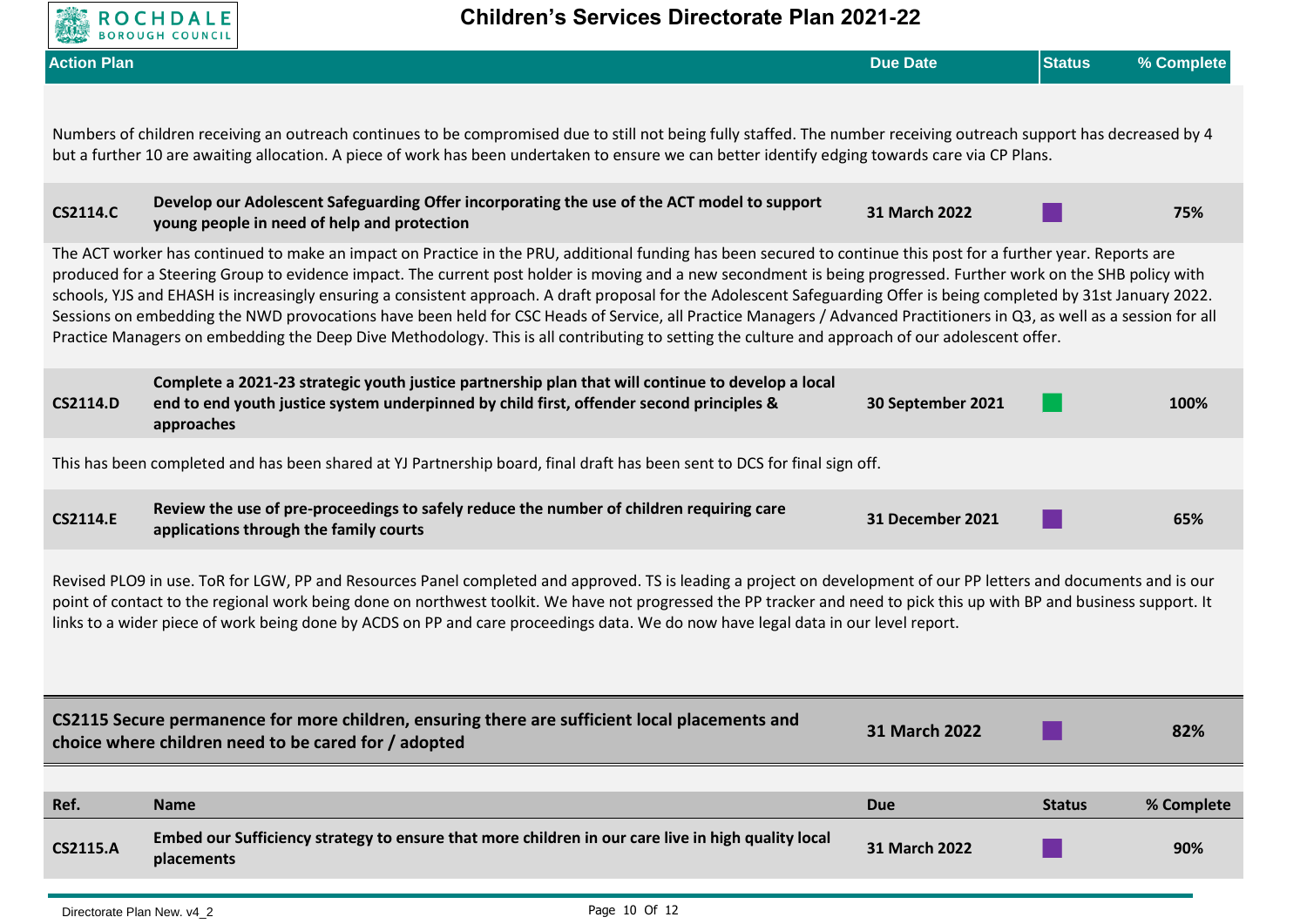

| <b>Action Plan</b> |                                                                                                                                                                                                                                                       | <b>Due Date</b> | <b>Status</b> | % Complete |  |  |
|--------------------|-------------------------------------------------------------------------------------------------------------------------------------------------------------------------------------------------------------------------------------------------------|-----------------|---------------|------------|--|--|
|                    | Reliance on external placements has seen a further reduction in terms of external residential and IFA placements. A high proportions relative to our comparators are in<br>our own provision. Our IHF has 315 children in placement.                  |                 |               |            |  |  |
| <b>CS2115.B</b>    | Embed and deliver innovative approaches via Project fostering to continue restore in-house<br>fostering services to a position of growth. In particular implement: - Mocking Bird - PACE practice<br>model -Secure Base -Supported lodgings provision | 31 March 2022   |               | 90%        |  |  |
| begin during Q4.   | Continued roll out of PACE and Securebase. Mockingbird Constellation 1 is now well established and functioning well with Constellation 2 now agreed and planning will                                                                                 |                 |               |            |  |  |
| <b>CS2115.C</b>    | <b>Embed our revised Permanence Strategy</b>                                                                                                                                                                                                          | 31 October 2021 |               | 75%        |  |  |
|                    | Strategy is being revised and updated - meeting arranged for 11.01.2022 with appropriate Heads of Service, AD and practice improvement manager to agree updates<br>required and update the action plan in line with the improvement plan.             |                 |               |            |  |  |
| <b>CS2115.D</b>    | Review our support arrangements for children subject to Special Guardianship Arrangements,<br>Child Arrangement Orders, Adoption Orders and other permanence arrangements                                                                             | 31 October 2021 |               | 75%        |  |  |
|                    | Policy has been updated and now includes CAO and adoption support, policy is currently with legal and AD for review.                                                                                                                                  |                 |               |            |  |  |
|                    | CS2116 Children's Services lead proactive relational practice within partnership arrangements                                                                                                                                                         | 31 March 2022   |               | 87%        |  |  |
|                    |                                                                                                                                                                                                                                                       |                 |               |            |  |  |
| Ref.               | <b>Name</b>                                                                                                                                                                                                                                           | <b>Due</b>      | <b>Status</b> | % Complete |  |  |
| <b>CS2116.A</b>    | Implement a Contextual Safeguarding approach to understand and respond to young people's<br>experiences of significant harm beyond their families.                                                                                                    | 31 March 2022   |               | 100%       |  |  |
| Completed.         |                                                                                                                                                                                                                                                       |                 |               |            |  |  |